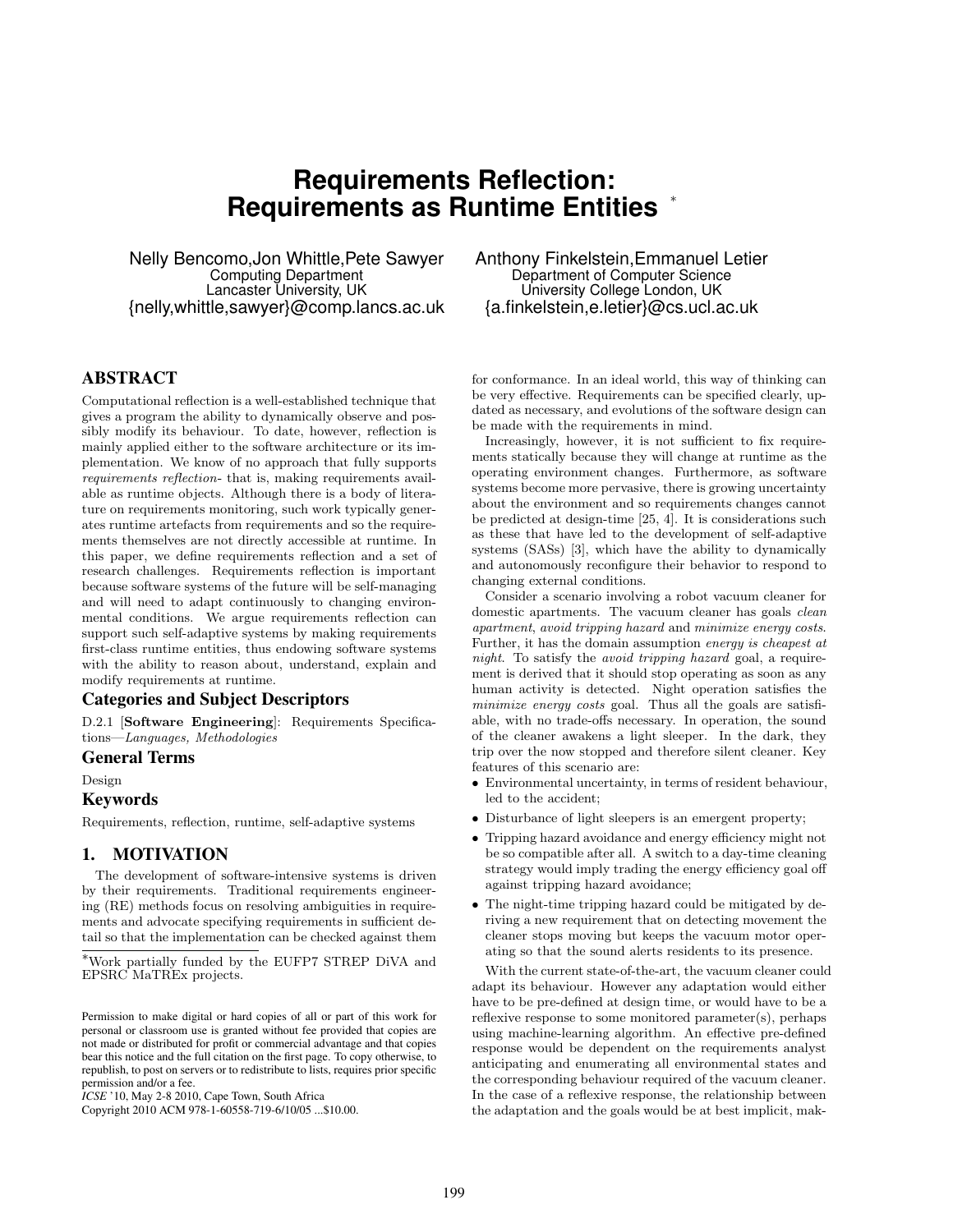ing verification of goal satisfaction hard or impossible.

The key argument of this paper is that current software engineering (SE) methods do not support well the kind of dynamic appraisal of requirements needed by an SAS and illustrated by the scenario. In most software, information about the definition and structure of requirements is lost as requirements are refined into an implementation. Even in cases where requirements monitoring is explicitly included, high-level system requirements must be manually refined into low-level runtime artefacts during the design process so that they can be monitored. The vacuum cleaner's requirements, for example, could be monitored by instrumenting the code to sense characteristics of the environment, such as energy consumed and collision events.

Usually, however, the link between low-level sensors and the high-level goals that motivated them is not explicitly recorded in the running system. This makes it very difficult to re-assess or revise requirements at runtime when the environment changes. The only information available to the system is low-level information and so reasoning can only be carried out at this level.

This paper proposes a new paradigm for SE, called requirements reflection, in which requirements are reified as runtime entities. This would allow systems to dynamically reason about themselves at the level of the requirements - in much the same way that architectural reflection [5, 2] currently allows runtime reasoning at the level of the software architecture. We believe that requirements reflection will support the development and management of SASs because it will raise the level of discourse at which a software system is able to reflect upon itself.

#### 2. STATE-OF-THE-ART

SASs are challenging to develop because they operate under uncertain conditions. Researchers in many fields are responding to this challenge [3]. The networking community, for example, has developed networked systems capable of autonomous changes in topology, load, tasks, and physical and logical network characteristics [7]. The intelligent agent, machine learning and planning communities have also had a long interest in autonomous and adaptive systems.

SE advances for SASs have resulted in novel software architectures and programming paradigms [3]. Novel software architectures for SASs include mechanisms for swapping out components and/or connectors at runtime (c.f., [14]). Similar techniques have been investigated in the middleware community - in particular, reflection has been used to construct middleware platforms [18, 13] that allow systems to introspect about their structure at runtime, so informing their automatic reconfiguration. Well-established work on reflective middleware [2, 5] uses architecture-based models of component compositions to enable reconfiguration. Reflective architectures are now well established but only support reflection over architecture not requirements.

Important early research in requirements monitoring and diagnosis have laid the foundations for requirements reflection. Fickas and Feather [10] provide a framework for systems to monitor their executions and modify themselves at runtime to better satisfy stakeholders' goals. Similar approaches are proposed in [8, 16, 11]. Several frameworks have been developed for the generation of software monitors from requirements models  $[8, 21, 19, 6, 24]$ . Specifically,  $[24]$ goes a step further allowing not just monitoring but also

diagnosis of software requirements. However, it is our understanding the solution do not offer explicit representation of requirements and only monitors system failures and needs extensions to handle failures [24].

In the research reported above, information about the definition and structure of requirements is lost as requirements are refined into implementations. Current approaches do not reify requirements as runtime objects. Rather, the requirements are used to generate other runtime artefacts, such as requirements monitors. There is therefore only a loose connection between the requirements and the resulting code. This drawback leads to fundamental limitations in how the system can converse about requirements since the system does not have access to the original requirements, but only derived artefacts that may be incomplete or at inappropriate levels of abstraction.

## 3. PROPOSED APPROACH

In this section, we outline preliminary ideas on how to achieve the requirements reflection vision. We present three key challenges that we see are necessary to realize requirements reflection.

Challenge 1: Runtime representation of requirements. The first challenge is the runtime representation of requirements in a form suitable for introspection and adaptation. Introspection implies the ability of a runtime entity to reveal information about itself. Here, adaptation refers to the ability of a program to modify entities discovered through introspection.

RE is concerned with the identification of the goals to be achieved by the system, the refinement of goals into specifications of services, and the assignment of responsibilities for services among human, physical, and software components forming the system [22]. Goals can be refined and assigned in many different ways and a significant part of the RE process consists of exploring the alternatives and selecting the most preferable option by evaluating the impacts on the system and its organizational context. Selecting among these alternatives is critical to the success of a system, but, in a SAS, an optimal selection is notoriously hard - and perhaps impossible - to achieve before runtime due to inherent uncertainties in the environment. Runtime re-assessment of these choices is therefore crucial as a way to optimize (or satisfice) the system goals in the current context during execution.

Requirements reflection depends on a runtime representation of system requirements (i.e. its runtime model [1]) that is rich enough to support the wide range of runtime analyses outlined above concerning stakeholders' goals, software functional and non-functional requirements, alternative choices, domain assumptions, scenarios, risks, threats, and conflicts. Such runtime representation will underpin the way a system can reason and assess requirements during runtime. To support such dynamic assessment of requirements, language features found in goal-oriented requirements modeling languages such as KAOS [22] and i\* [26] hold particular promise. KAOS, for example, integrates the intentional, structural, functional, and behavioral aspects of a system, and has formal semantics permitting automated reasoning over goals.

One way to achieve a runtime representation of requirements, therefore, is to base it on goal-based RE and, in particular, to provide language support for representing, navigating and manipulating instances of a meta-model for goal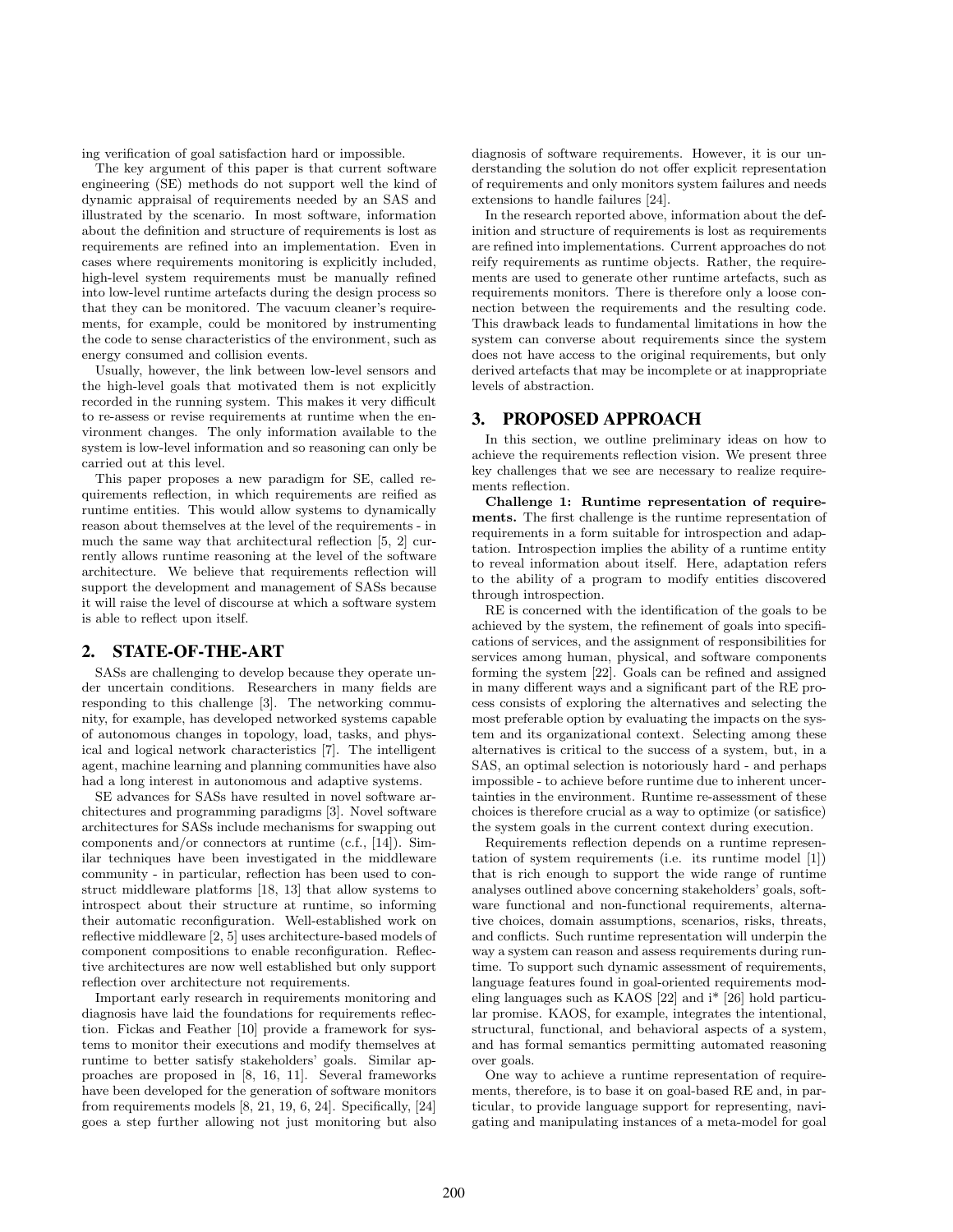modeling (e.g., the KAOS meta-model [22]). The metamodel could be provided as a set of built-in constructs to a programming language, but need not be, and, could alternatively be provided in the form of (e.g.) a library. The key point is that the meta-model provides a way to represent and maintain relationships between requirements and code that implements them. This representation must be not only readily understandable by humans but also easily manipulable by the system itself. This will allow programs to query themselves to determine requirements-relevant information, such as: What are the sub-goals of a goal? Which agents are responsible for achieving the goal? What assumptions are associated with a goal?



Figure 1: Goal and architecture synchronization.

Challenge 2: Synchronization between goals and architecture. An important purpose of requirements reflection is to enable self-adaptive systems to reason over and re-evaluate their requirements at runtime. Any re-assessments to the requirements must, of course, be reflected in the running system and the crucial link to enable this to happen is to synchronize the runtime representation of the requirements and the software architecture. We therefore see a major challenge of requirements reflection to maintain this synchronization as either the requirements are changed from above or the architecture is changed from below.

Existing work on reflection offers a potential way to structure the runtime relationship between requirements and architecture. As an example, reflective middleware infrastructure, as developed at Lancaster University [5], is organized into two causally-connected layers - the base -layer, which consists of the running architecture - and the meta-layer, which consists of meta-objects, accessible through a metaobject protocol (MOP), for dynamically manipulating the running architecture. We propose an analogous strategy for realizing requirements reflection: a base- layer consisting of runtime requirements objects and a meta-layer allowing dynamic manipulation of requirements objects (including stakeholders' goals, goal refinements, alternative choices, domain assumptions, etc.). This way of structuring requirements reflection therefore leads to two strata - one for requirements and one for architecture - each comprising a causally-connected base and meta-layer. Inspired on the traditional architecture meta-model (which offers operations over components and connectors), we can define primitives for the goal-based requirements meta-model that allows the meta-level to modify the base-level for the case of the requirements stratum - e.g., add\_req, delete\_req, replace\_req, add goal, delete goal, replace goal, obtain agent from goal,

assign agent to goal (Figure 1).

The overarching research challenge of the proposed structure in Figure 1 is to coordinate the upper requirements stratum and the lower architecture stratum. That is, there needs to be a tight semantic integration between the strata so that changes in the requirements are seamlessly effected in the architecture (and vice versa). As a simple example, if a goal is changed in the upper stratum, then the running system may identify a set of components in the architecture to replace. Put more simply, changes in the software architecture should be monitored to ensure that the requirements are not broken; changes to the requirements at runtime should be reflected in the running system by dynamic generation of changes to the software architecture.

Challenge 3: Dealing with Uncertainty. Representing requirements as runtime entities and synching these with architectural meta-data provide the fundamental building blocks to support dynamic re-assessment of requirements, but a key additional challenge, and one which requirements reflection is intended to help with, is to deal with the inherent uncertainties of self-adaptive systems. Uncertainties arise because of the stochastic nature of events in the environment, limited sensor capabilities, and difficulties in predicting how the modification of system services will affect agents' behaviors and the system goals. For instance, the introduction of new capabilities into the system may produce unintended effects. For example, introducing an automatic light off switch in a house may cause residents to unconsciously use more energy in other part of the house because they feel they are already saving on lighting.

Requirements reflection, therefore, includes a consideration of how to reason about uncertainty at runtime and how to reflect this reasoning by manipulating the requirements and architecture strata. Numerous mathematical and logical frameworks exist for reasoning about uncertainty [12]. For example, probabilistic model checkers have been used to specify and analyse properties of probabilistic transition systems [15] and Bayesian networks enable reasoning over probabilistic causal models [9]. However, only limited attention has been shown so far to the treatment of uncertainty in RE models. Our ongoing work has the objective to develop extensions to goal-oriented requirements modeling languages to support modeling and reasoning about uncertainty in design-time and runtime models. Firstly, we have developed the RELAX language [25], which defines a vocabulary for specifying varying levels of uncertainty in natural language requirements and whose semantics is defined formally in terms of fuzzy branching temporal logic. Secondly, we have developed a quantitative goal modelling framework that extends KAOS goal models with a probabilistic layer for the precise specification of quality concerns expressed in terms of application-specific measures [17].

Because of the nature of conflicting requirements, runtime resolutions of uncertainty inherently involve multi-objective decision making. In SE, multi-objective decision making techniques most often rely on constructing a utility function, defined as the weighted sum of the different objectives. However, this approach suffers from a number of drawbacks. Firstly, it is well known that correctly identifying the weight of each goal is a major difficulty. Secondly, the approach hides conflicts between multiple goals under a single aggregate objective function rather than truly exposing the conflicts and reasoning about them.